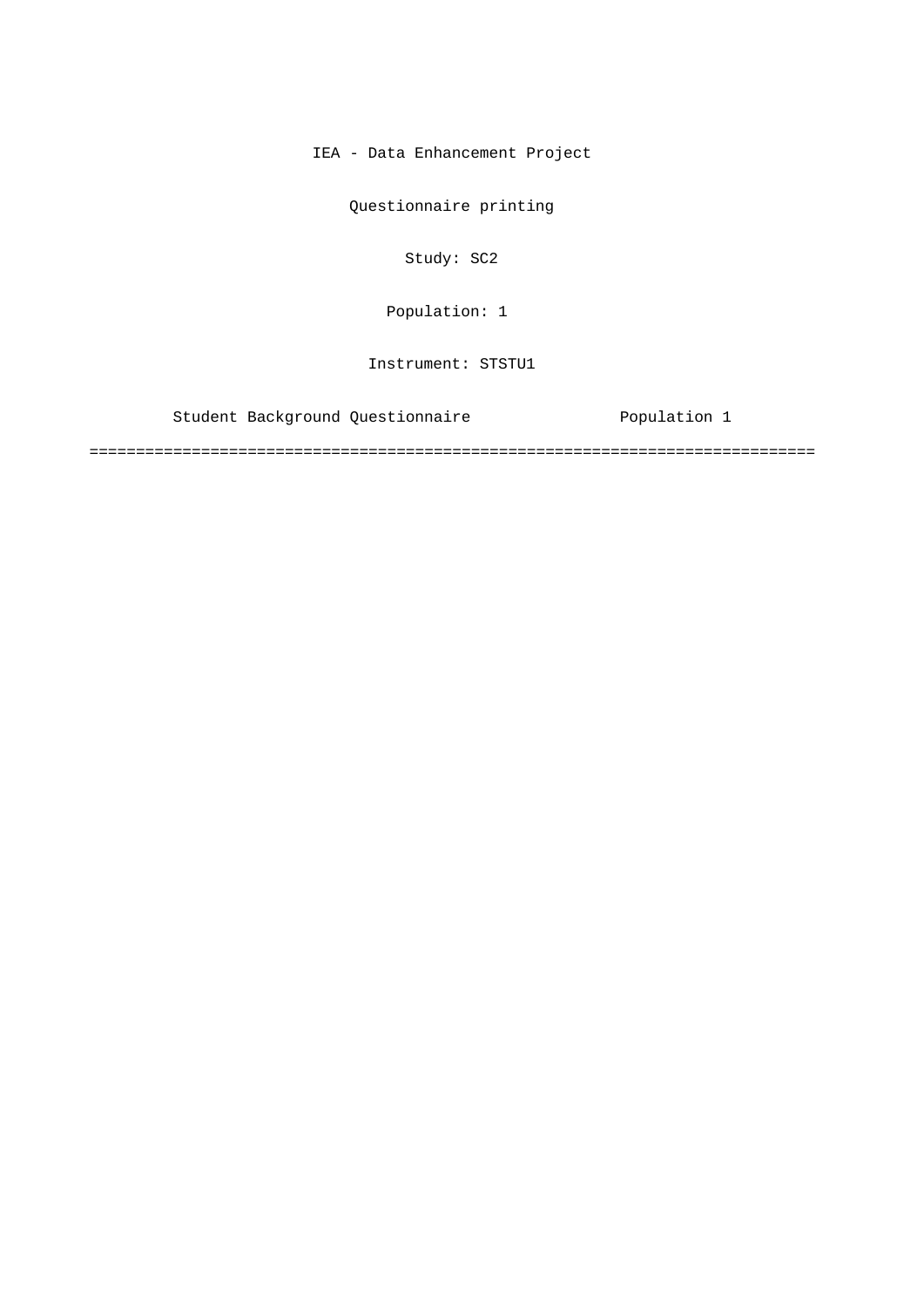(day) (month) (year) AGE 2 What is your sex?  $\tt A$ boy  $\mathbf{B}$ girl  ${\tt SEX}$  $\overline{3}$ How many brothers and sisters do you have?  $\overline{A}$  $\overline{0}$  $\mathbf{B}$  $\mathbf{1}$  $\overline{2}$  $\mathcal{C}$  $\overline{\mathbf{3}}$  $D$ 4 or more  $\mathbf{E}^-$ FAMSIZE 4 What grade are you in this year? Grade 4  $\mathbb{A}$ Grade 5  $\mathbf{B}$ Grade 6  $\mathrm{C}$ YEAR 5 How many boys and girls are in your class when you do science?  $(a)$ <sup>3</sup> boys  $(b)$  3 girls CLS1BOYS CLS1GIRL

What is your date of birth?

 $\mathbf{1}$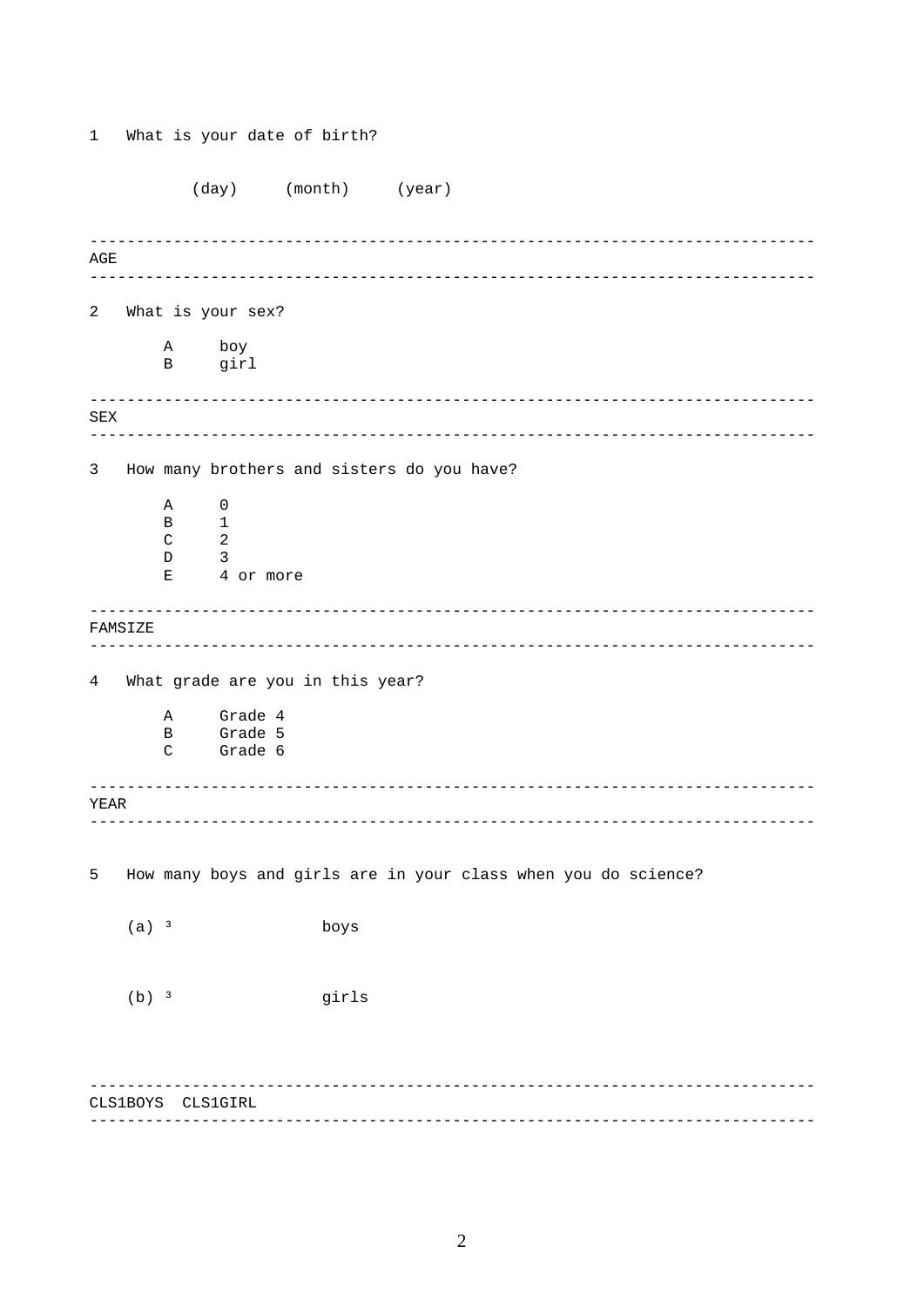6 What is the name of the teacher you have for science?

------------------------------------------------------------------------------ ------------------------------------------------------------------------------ ------------------------------------------------------------------------------ ------------------------------------------------------------------------------  $-$ ------------------------------------------------------------------------------ ------------------------------------------------------------------------------ ------------------------------------------------------------------------------ ------------------------------------------------------------------------------ ------------------------------------------------------------------------------ ------------------------------------------------------------------------------ CLS1TCHR 7 The marks I get in \*science\* are usually A better than in most other subjects. B about average compared with other subjects. C worse than in most other subjects. **MARKSCT** 8 The marks I get in \*mathematics\* are usually A better than in most other subjects. B about average compared with other subjects. C worse than in most other subjects. MARKMATH 9 I like \*science\* A more than most other subjects. B about the same as other subjects.<br>C less than most other subjects. less than most other subjects. LIKESCI 10 I like \*mathematics\* A more than most other subjects. B about the same as other subjects. C less than most other subjects. LIKEMATH 11 What is your father's occupation? (If your father is no longer alive, please state your guardian's occupation. If you do not have a guardian, please state the occupation of your father before he died.) 12 Please describe your father's occupation as clearly as you can. FOCC

------------------------------------------------------------------------------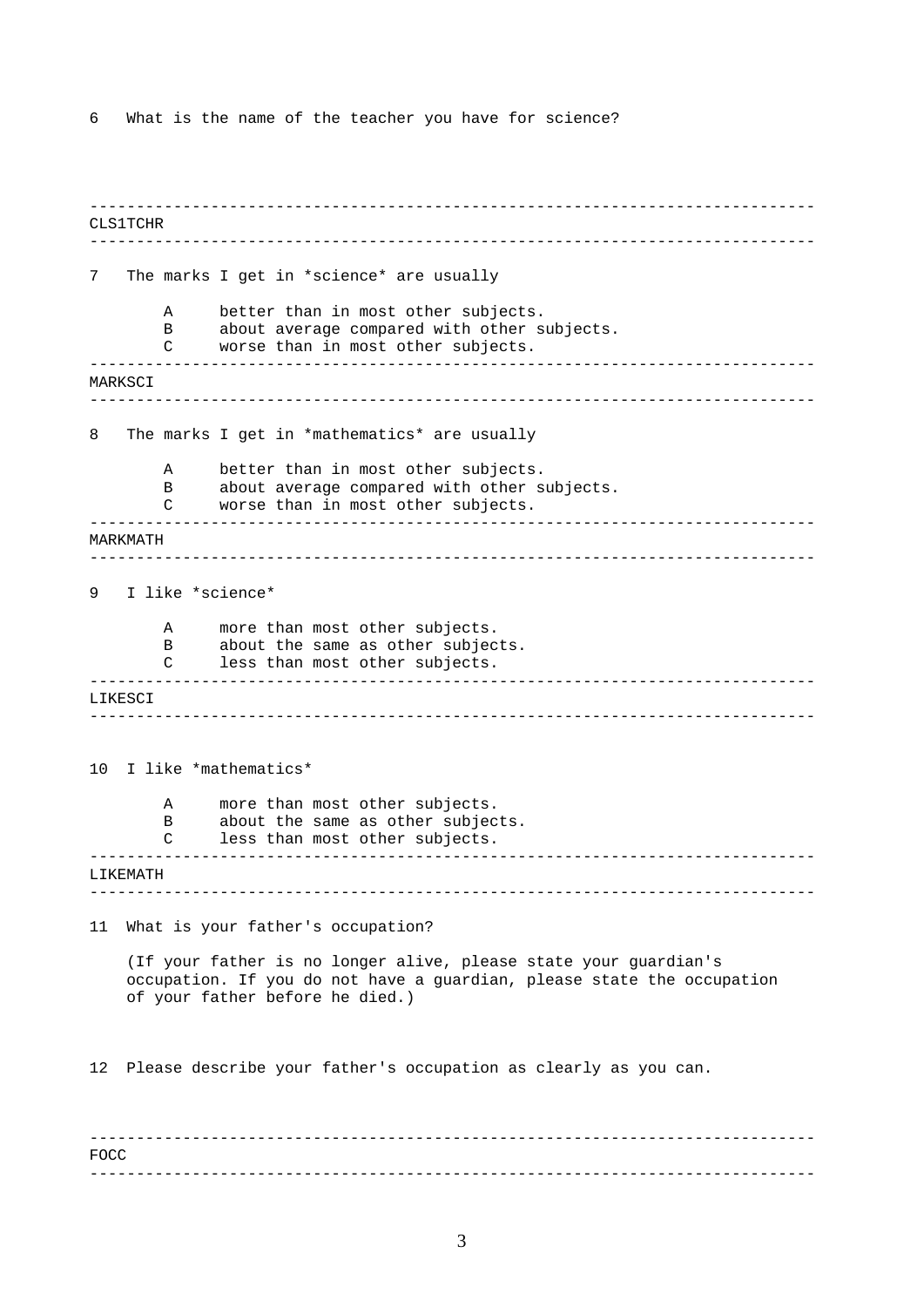------------------------------------------------------------------------------ ------------------------------------------------------------------------------ ------------------------------------------------------------------------------ ------------------------------------------------------------------------------ ------------------------------------------------------------------------------ ------------------------------------------------------------------------------ ------------------------------------------------------------------------------ ------------------------------------------------------------------------------ ------------------------------------------------------------------------------ ------------------------------------------------------------------------------ 13 What was your father's last grade or year level at secondary school? A before Grade 10 B Grade 10 C Grade 11 D Grade 12 FSECED 14 How many years of education did your father receive \*after\* leaving secondary school? A no further education after secondary school B 1 - 2 years C 3 - 4 years D more than 4 years FPOSTED 15 What is your mother's occupation? 16 Please describe your mother's occupation as clearly as you can. MOCC 17 What was your mother's last grade or year level at secondary school? A before Grade 10 B Grade 10 C Grade 11 D Grade 12 MSECED 18 How many years of education did your mother receive \*after\* leaving secondary school? A no further education after secondary school  $B$  1 - 2 years  $C$  3 - 4 years D more than 4 years MPOSTED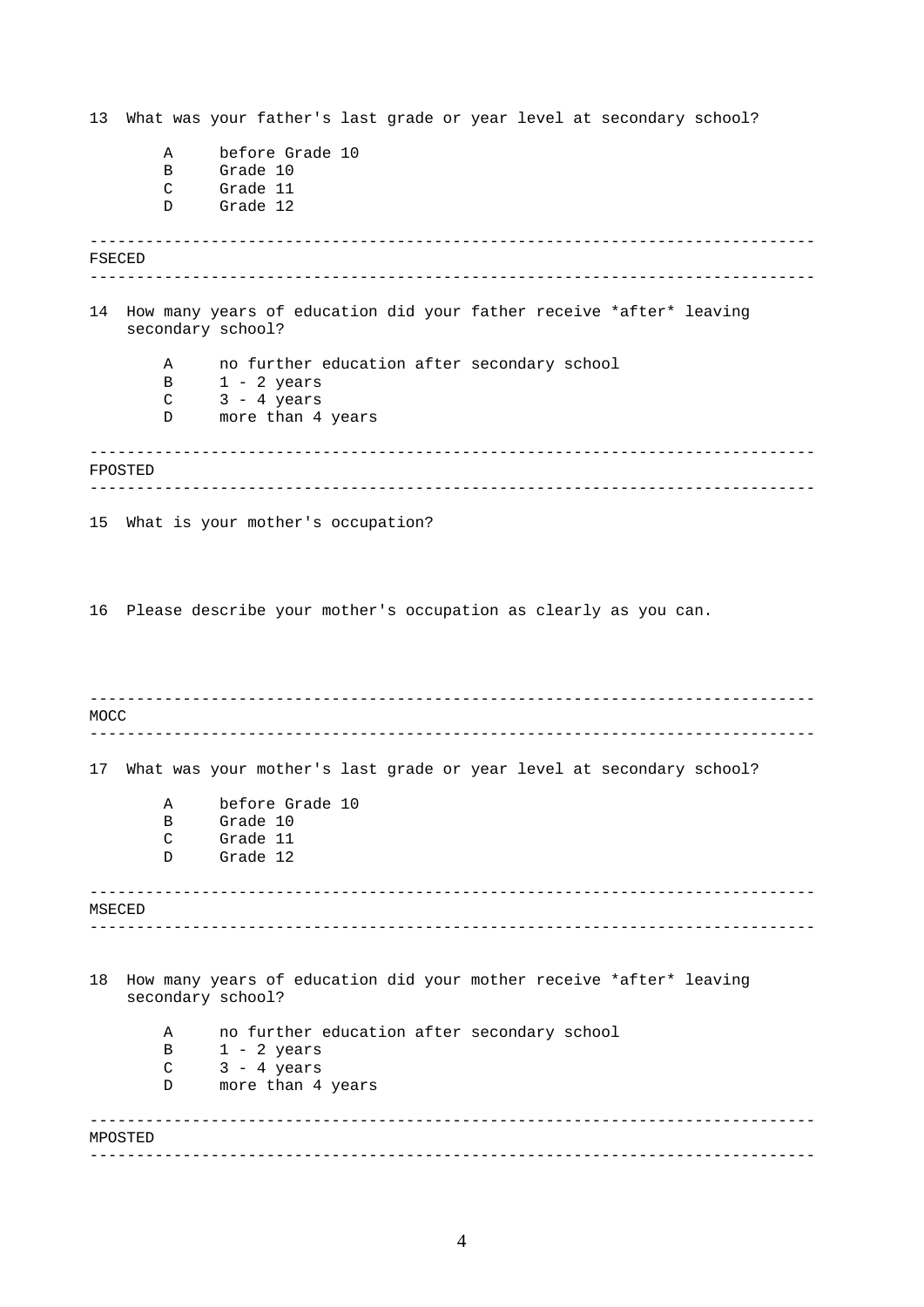19 In which country were you born?

------------------------------------------------------------------------------ ------------------------------------------------------------------------------ ------------------------------------------------------------------------------ ------------------------------------------------------------------------------ ------------------------------------------------------------------------------ ------------------------------------------------------------------------------ ------------------------------------------------------------------------------ ------------------------------------------------------------------------------ ------------------------------------------------------------------------------ ------------------------------------------------------------------------------ ------------------------------------------------------------------------------ ------------------------------------------------------------------------------ CNTRY 20 In which country was your father born? FCNTRY 21 In which country was your mother born? MCNTRY 22 How many years have you lived in (country)? years YRSCNTRY 23 Please write down the name of the language most often used when you speak with your parents at home. HOMELANG 24 How many books are there in your home? (Do not count newspapers, magazines or comics.) A none, or very few (1-10) B a few books (11-25) C about one bookcase full (26-100) D about two bookcases full (101-250) E about three or four bookcases full (251-500) F a room full - a library (more than 500) HOMEBOOK